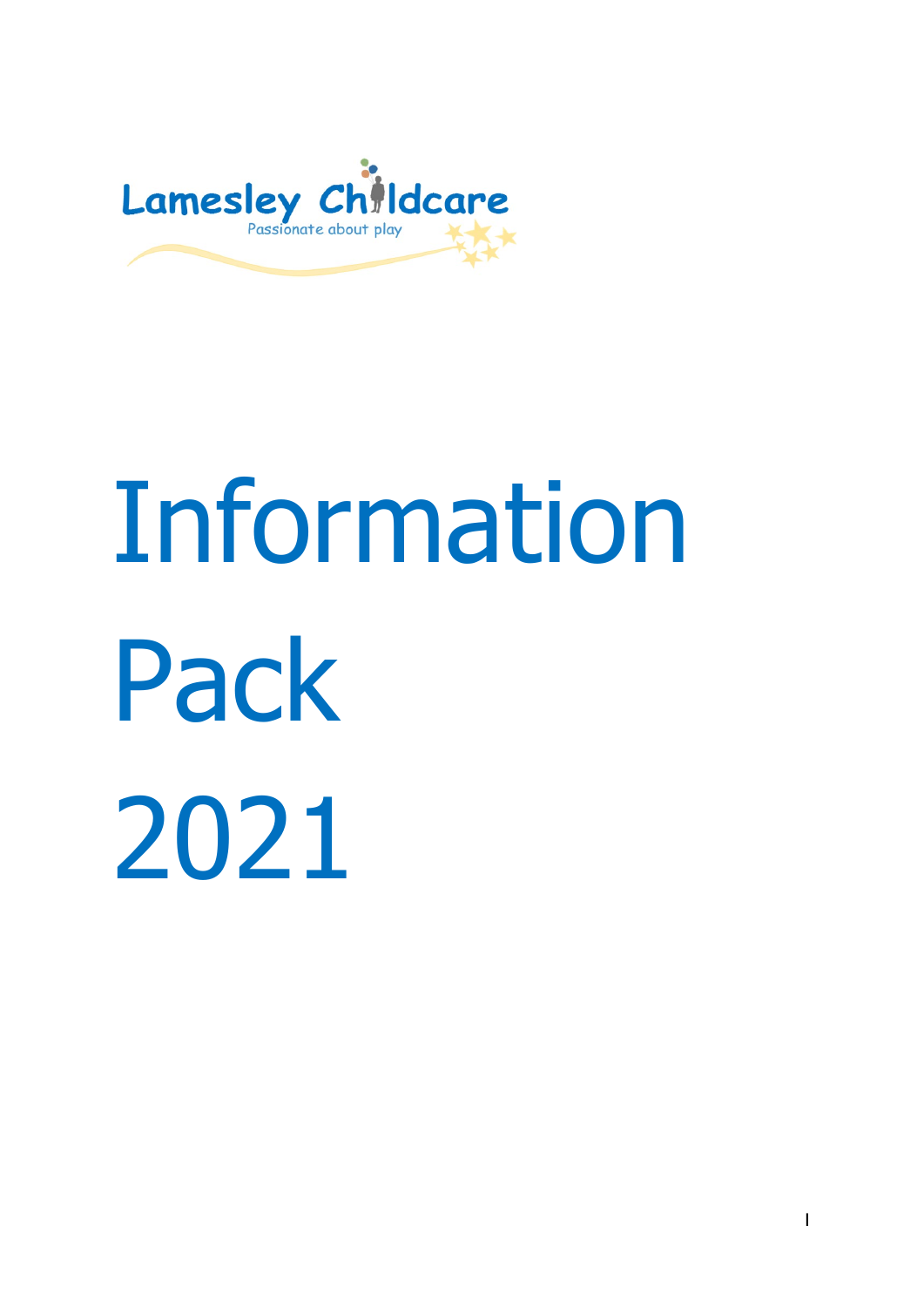# **Lamesley Childcare**

The Lamesley Childcare Membership Pack has two sections:

- Section I: How to Use Your Club Guide
- Section 2: Change to Contract Form

# **Section 1: How to Use Your Club Guide**

# **Contents**

#### **1. Introduction to Lamesley Childcare**

Staff at Lamesley Childcare

Services offered

#### **2. Quick guide to using your club at Lamesley Childcare**

Making bookings for your child to attend the club

Payment of fees

Making changes to bookings made

#### **3. Membership/Contract Form**

Changes to information on the Membership Form

Charges for services used

Payment of fees

#### **4. Collection of children**

**Cancellations** 

Emergency collections

Extreme weather conditions

Late collection by parents

Additional charges for late collection of children

#### **5. Administration of medicines**

Reaction to allergies

Emergency medical treatment

Sun protection

#### **6. Loss or damage to property**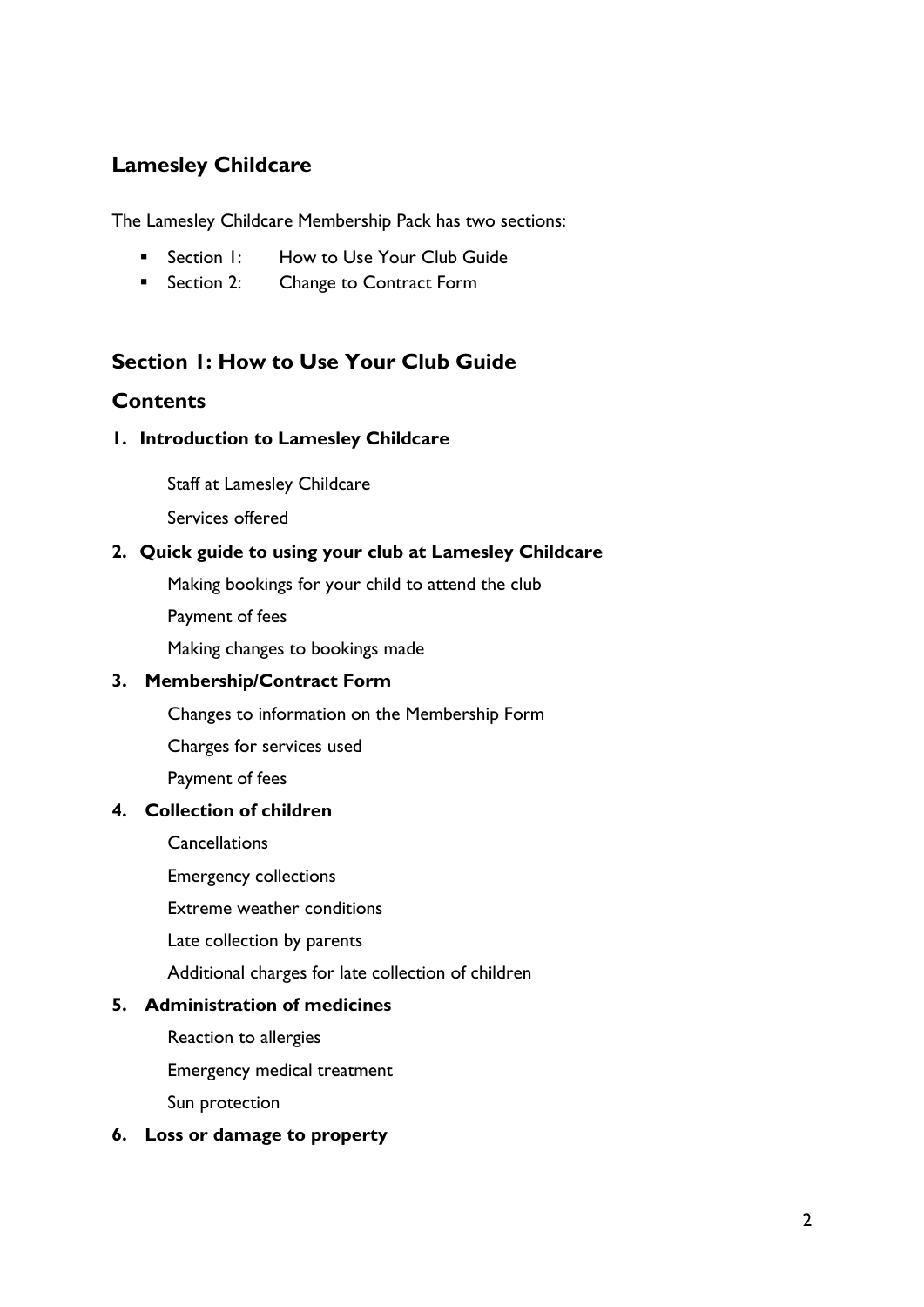#### **7. Changing regular bookings**

Changes to contract

Termination of contract

## **8. Letting us know what you think of Lamesley Childcare services**

- **9. Contact information**
- **10. Club contact details**

**Section 2: Change to Contract Form**

Lamesley Childcare Head Office: Suite 2/3 Earls House Earlsway, Team Valley Gateshead, NE11 0RY **Telephone**: 0191-4106526 **Email: [info@lamesleychildcare.org](mailto:info@lamesleychildcare.org) Website:** www.lamesleychildcare.org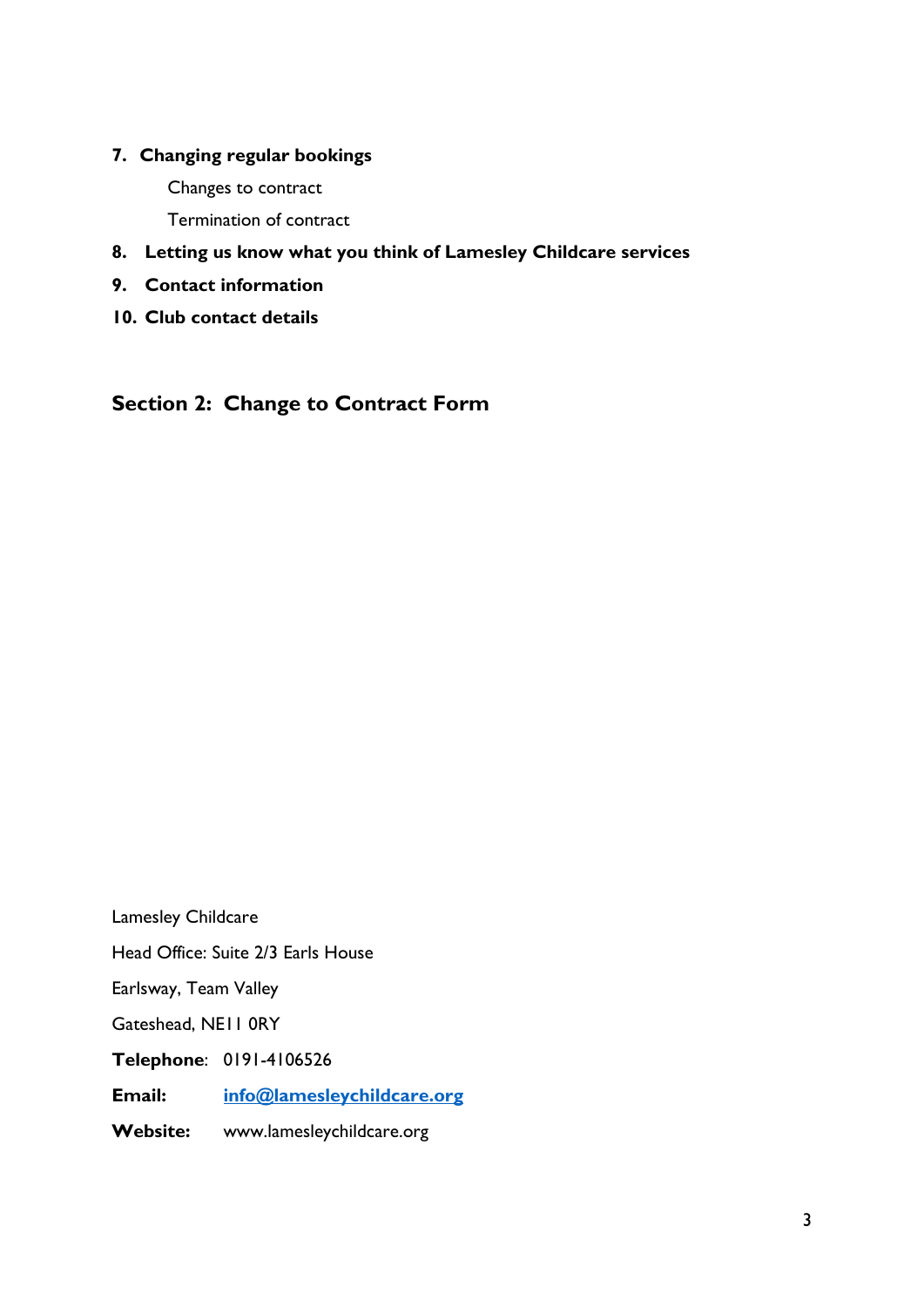# **1. Introduction to Lamesley Childcare**

Lamesley Childcare is one of the largest and longest established out of school childcare providers in Gateshead. We offer [breakfast clubs](http://www.lamesleychildcare.org/services/breakfast-clubs.html) and [after school provision](http://www.lamesleychildcare.org/services/after-school-clubs.html) in six local schools and a centrally based [holiday club in Lamesley](http://www.lamesleychildcare.org/services/holiday-club.html) (close to Team Valley). With more than twenty-seven years of experience we continue to grow and develop and currently care for up to 300 children each day.

At Lamesley Childcare we understand that all children are unique and we strive to continually provide high quality out of school provision that meets their individual needs. We have a staffing structure that provides quality care and ensures our provisions are reliable and dependable**.** We provide:

- **Breakfast clubs**
- **After school clubs**
- **Holiday care**

that aim to help and support children to learn**,** develop and play in an inclusive environment that values diversity, is safe, welcoming, positive and fun. Our policies and practices reflect this.

#### **1.1 Staff at Lamesley Childcare**

Within the staff team, currently 33 members, there is a wealth of experience. Collectively they have worked for more than 160 years with children and young people. They understand the value of and are committed to providing the highest possible quality for all families. 97% of the staff have a qualification, ranging from NVQ level 2 to BA Hons (greater than that required by Ofsted) meaning we are graduate led. Between them they have experience of working in day nurseries, children's centers, education, crèche provision, national charities and many of the staff are working parents, so understand how parents feel when leaving their children in someone else's care.

# **1.2 Services offered**

**Breakfast clubs:** All of the breakfast clubs open from 7.30am to 8.55am (our insurance does not cover us until our scheduled opening time. Any parents or carers arriving early will not be able to access the building until 7.30am). Parents and carers bring their child(ren) to the club and the staff will ensure that they are in school for the start of the day.

Breakfast is served 7.30am until 8.20am and is included in the price for the session. Children can choose what to eat from a selection including juice, cereal, crumpets, croissants, pancakes, bread and fresh/dried fruit. Children arriving after 8.30am will be offered juice or milk, a cereal bar and a portion of fresh fruit.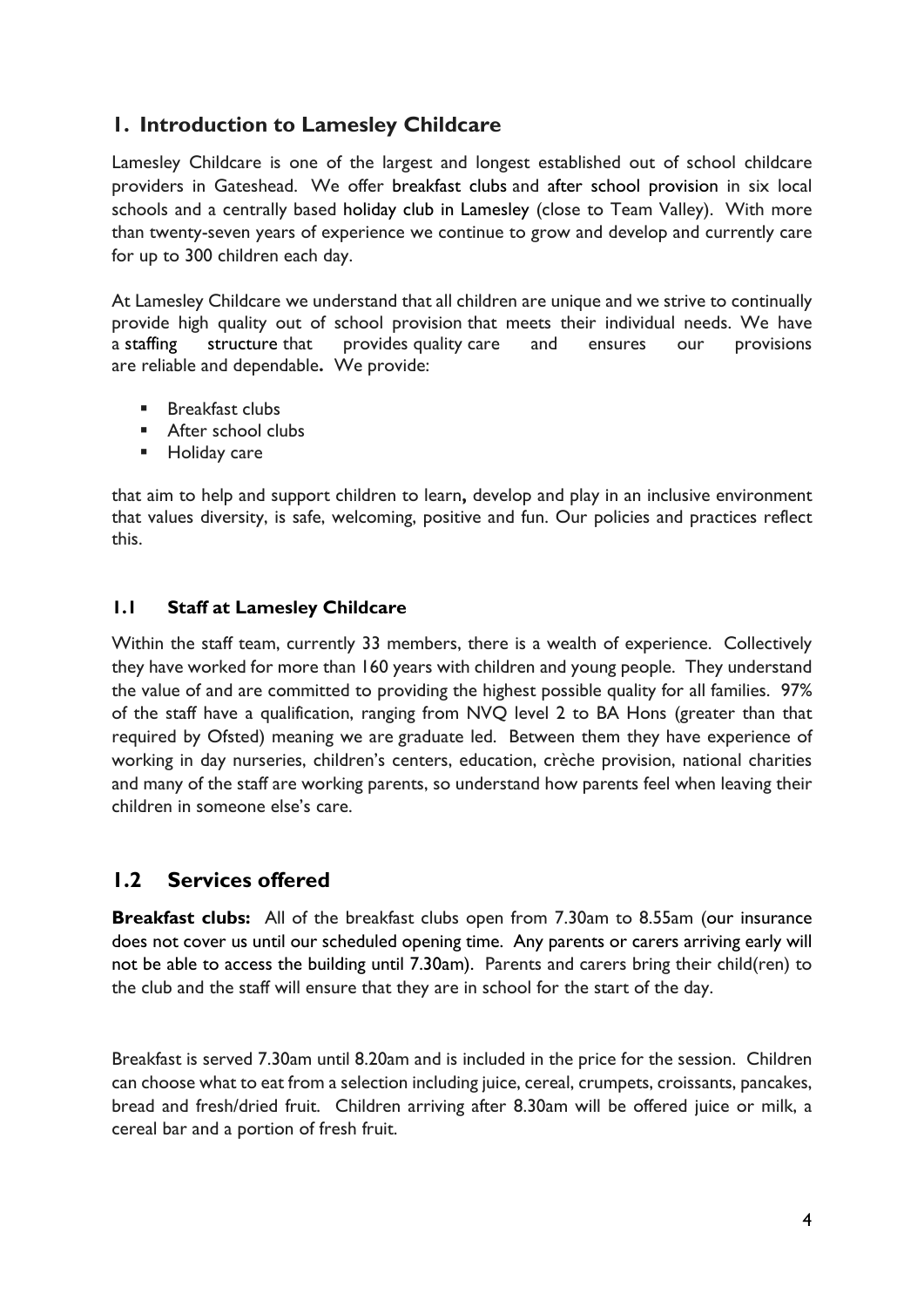A range of activities are available including outdoor play, table top activities, arts and crafts, sports, music and dance.

**After school clubs:** All of the after school clubs open from 3.15pm to 6.00pm. Lamesley staff will collect the children from school and take them to the after school club. Parents and carers will collect the children at the end of the session. Children who are attending clubs provided by the school, are collected at 4.15 – 4.30 pm (once the clubs are finished) and taken into the after school club until 6pm. This means children do not miss out on activities provided by the school to support their learning.

A healthy snack is included in the price for the session. This will change daily and can include beans on toast, pasta, cowboy pie and fresh fruit and vegetables. Children's suggestions are used to prepare our weekly menus across all provisions. Children who attend any clubs provided by the school will be given snack in the after-school club.

There is always a choice of activities for the children to participate in. All children are consulted on what activities they would like to do. Activities include cooking, messy play, games, arts and crafts, large construction, open ended materials, loose parts and access to outdoor play including facilities in the adjoining MUGA (only available in Kells Lane and Harlow Green School), garden, fields and playgrounds attached to individual schools.

**Holiday care:** Lamesley Childcare offers holiday care to complement the breakfast and after school clubs. It is usually available for all school holidays (half term holidays; Easter; summer and Christmas). The holiday club is open from 8.00am to 6.00pm. Holiday programme and booking forms are available from our website [www.lamesleychildare.org.](http://www.lamesleychildare.org/) Bookings are made on a first come first serve basis.

The provision is offered centrally at:

St Andrew's Church Hall

Lamesley NE11 0EU

**Arrival time:** Our insurance does not cover us to open until 8.00am during holiday times.

**Food and refreshments:** Lamesley Childcare provides a snack in both the morning and afternoon. Parents must provide a packed lunch. Breakfast is provided. A choice of cereal and toast will be offered.

**Outings:** Lamesley Childcare aims to offer an outing each week during holiday care. These are for a full day and therefore it is not possible to attend for a half day on days nominated for outings. Outings are usually very popular and therefore bookings for these days should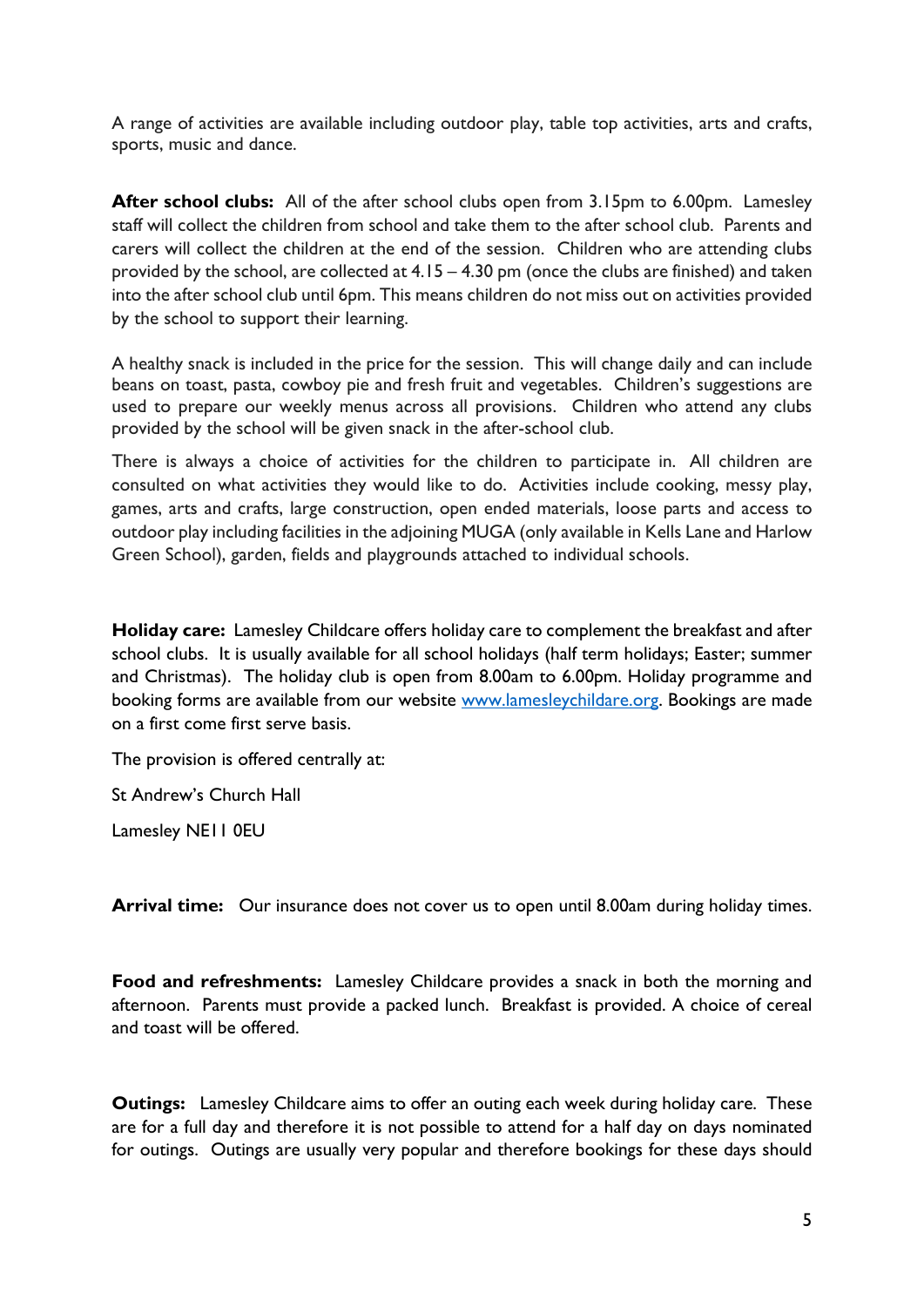be made early to guarantee a place. Details of the planned activities are detailed on the holiday programme (available on the website [www.lamesleychildcare.org\)](http://www.lamesleychildcare.org/).

**Additional cost for outings:** An additional cost is usually made to cover the additional costs of transport and/or activities. The level of additional charges is not usually known until all bookings have been received but is usually between £6.00 and £10.00.

**Consent to attend outings:** Regulations require all children to have completed an Outing Consent Form. This gives parental permission for the child(ren) to participate in the outing activities. These forms are distributed on the day of the outing and must be completed, or the child(ren) will not be able to attend. A new Outings Consent Form must be completed for EACH outing.

**Payment of fees:** Payment for holiday care must be received in advance for the full holiday period. Payments for outings (i.e. the additional fee needed to cover transport and activity costs) must be paid by Monday 9am on the week the outing is arranged (refer to 1.3 Additional cost for outings).

# **2. Quick guide to using Lamesley Childcare**

If you wish to access services offered by Lamesley Childcare you must:

- **EXP** Complete a **Membership Form/Contract** each year (September to July) for each child. This gives you all the information you should need about using the club(s) and forms the basis of the terms and conditions for using Lamesley Childcare.
- Pay an **Annual Membership Fee**. This is an annual fee payable each June. The fee is £7.00 per family (and not child). If you join Lamesley Childcare in January, a £7.00 Annual Membership Fee is payable immediately. However, it would still be eligible for renewal in June, an additional £7.00 fee for a one year period. Annual Membership Fees are payable by all families irrespective of the type and number of bookings made each year.
- **School notification:** You must inform the school that your child will be attending Lamesley Childcare provision
- **Policies and procedures**: There are a comprehensive set of policies and procedures for each club. Individual policies are available on request
- **Notification of any changes:** Please ensure that any changes, particularly to contact details or medication are given to Lamesley Childcare immediately.

Copies of our Membership/Contract forms and information about our services i.e. Prices, contact numbers and staff details are available on our website [\(www.lamesleychildcare.org\)](http://www.lamesleychildcare.org/). If you require hard copies of any of the documentation, please request this from the Club Manager.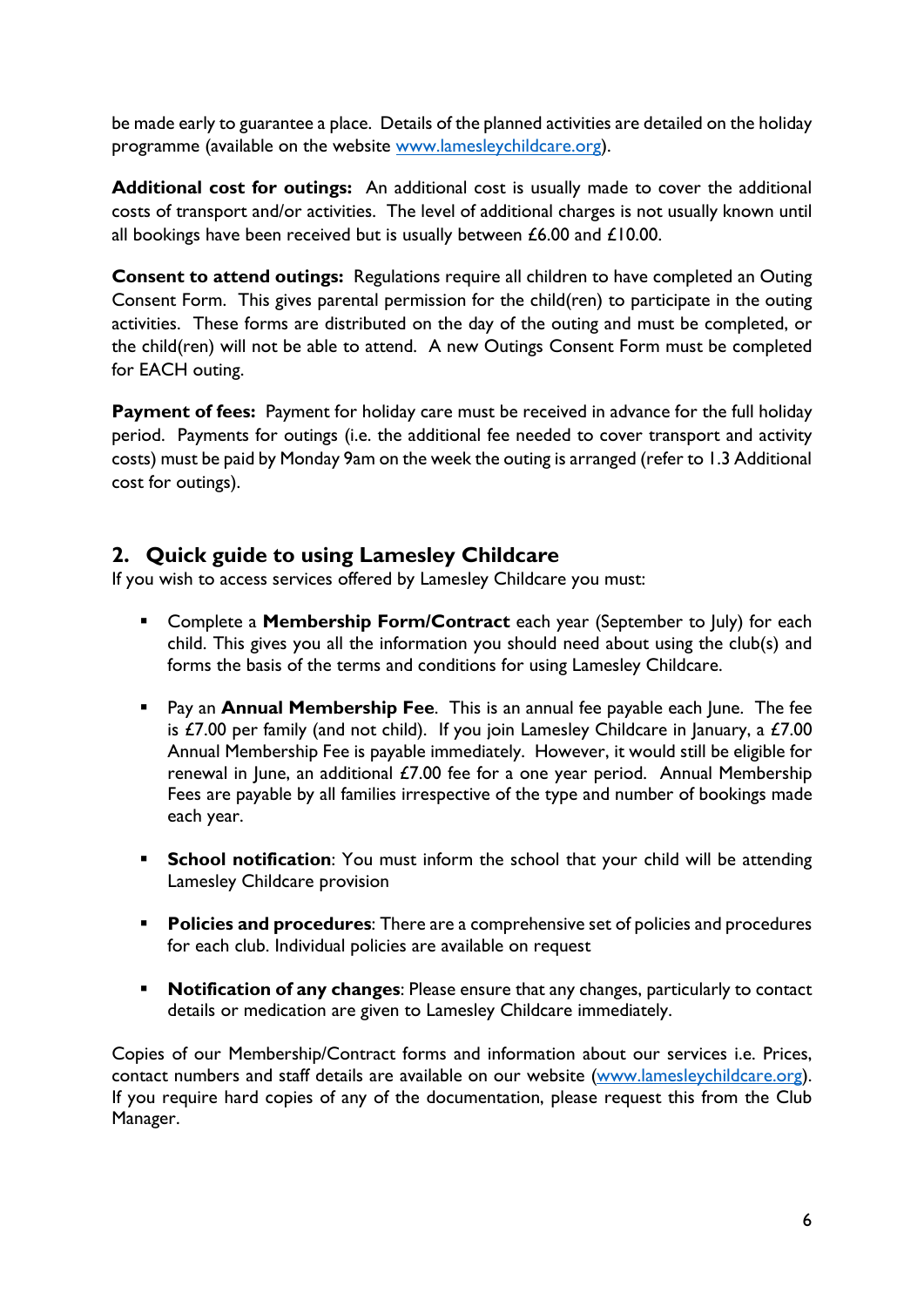#### **2.1 Making bookings for your child to attend the club**

**Breakfast club and after school club:** You should complete the section in the Membership Form to indicate which days you wish to book for each type of provision e.g. breakfast club and/or after school club. This is your booking for the full year, September to July, which is a 39 week period.

**Holiday care:** A Holiday Club Booking Form should be completed. This can be downloaded from the website [\(www.lamesleychildcare.org\)](http://www.lamesleychildcare.org/) or available from the Club Manager. This can either be completed and submitted to your term-time club or emailed to holidaybookings@lamesleychildcare.org

#### **2.2 Payment of fees**

Fees should be paid at least one week in advance. Payment MUST reach our account by 9am Monday (as you will appreciate, we are a charity, and we cannot accrue arrears). Payment can be made by BACS or childcare voucher – please state how payment is being made on your membership form.

**Breakfast club and after school club**: Full fees are payable for non-attendance. Therefore, if your child is sick or on holiday, fees still need to be paid for the full 39 weeks for the days of the week booked and detailed in your Membership Form. Also, in the event of extreme weather conditions, and the school has to close, a fee for both the breakfast club and after school will still be charged.

**Holiday care**: Fees are payable for all sessions booked, even if your child does not attend the session.

## **2.3 Making changes to bookings made**

**Cancellations:** If your child will not be attending the club as per your normal booking for breakfast and after school club and/or holiday care), you should telephone the Club Manager directly (see section 11. Club contact details) between 9.00am and 2.00pm (term time) and 8.00am to 10.00am (holiday time). The fee is still payable.

**Breakfast club and after school club:** If at any time throughout the year you wish to change the regular booking days outlined in your Membership Form, a Change to Contract Form should be completed. Changes to contracts such as cancelling regular bookings require four weeks' notice, a 'change of days' are subject to days being available. It is also the parent's responsibility to notify the school of any changes to the normal booking for breakfast and after school club (whether the changes are permanent or temporary).

**Holiday care**: Bookings should be made in advance of the holiday period. If after submitting the booking form you have additional requirements for using the club, you should speak to the Manager who will check to see if there is availability of the days needed.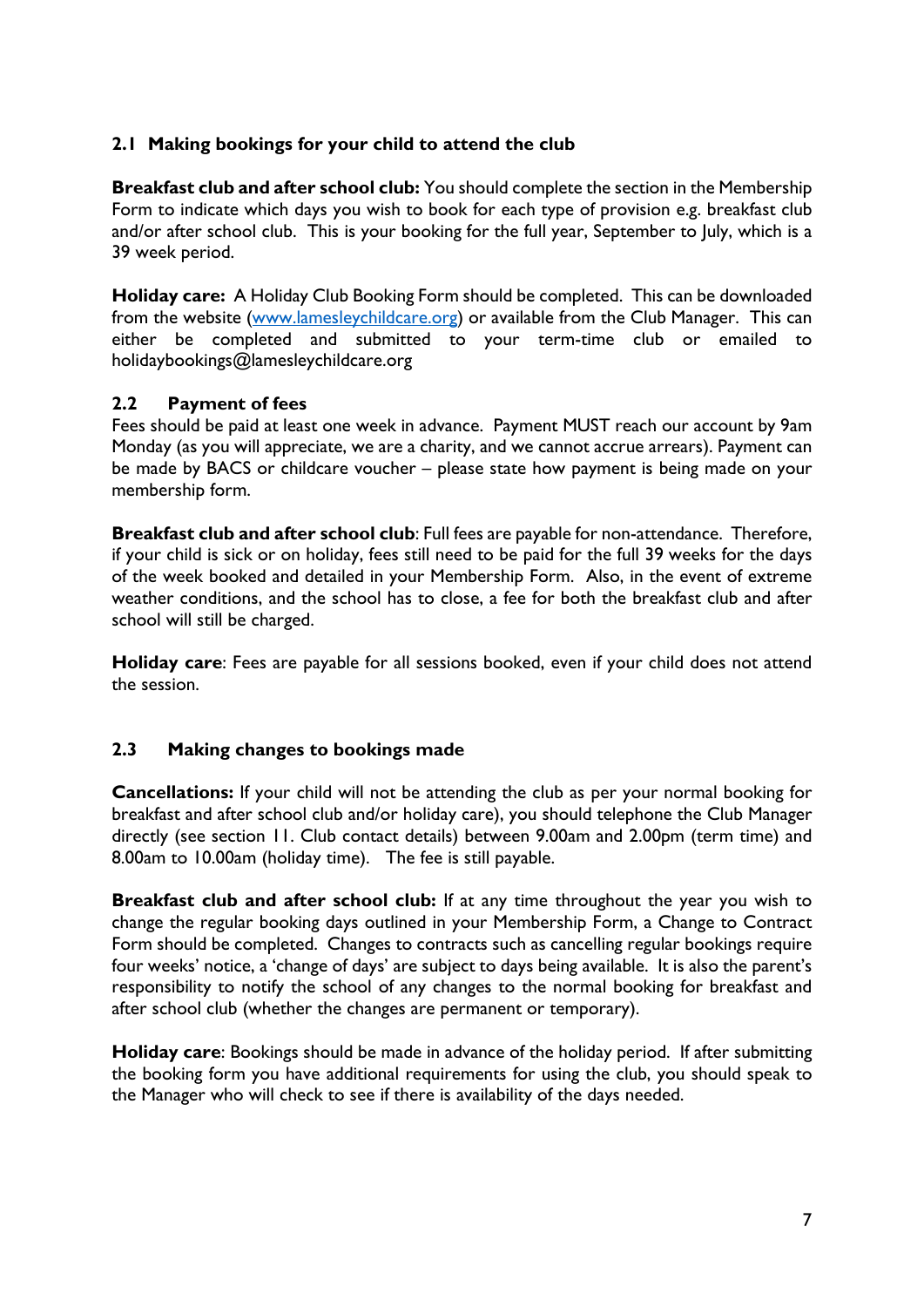# **3. Membership Form/ Contract**

A Lamesley Childcare Membership/Contract Form must be completed for each child using any of our clubs (breakfast, after-school and/or holiday). It gives us important information about the child as well as booking the days needed at the club(s). This ensures that we are able to provide the highest standards of care for your child. The Membership/Contract Form also acts as a legal contract between the parent/carer and Lamesley Childcare. If at any time you wish to change how you use the club this would require a change to the contract (refer to section 8.1 Changes to contract in this pack).

The Membership/Contract Form is valid for one year (including the bookings made) from September to the July. Therefore, a new Membership/Contract Form will need to be completed each year to ensure that all information is accurate and up to date.

## **3.1 Changes to information on the Membership/Contract Form**

It is important that all information logged on the Membership/Contract Form is always up to date. It is the parents/carers responsibility to ensure that any changes are notified immediately, particularly emergency contact details.

# **3.2 Charges for services used**

**Annual Fee:** The legal structure of Lamesley Childcare requires us to have members. Therefore all families wishing to access the services offered, will need to become a member of Lamesley Childcare. An Annual Fee charge of £7.00 per family needs to be made at the time of joining and then on an annual basis each June. If you join Lamesley Childcare in January, a £7.00 Annual Membership Fee is payable immediately. However, it would still be eligible for renewal in June, an additional £7.00 fee for a one year period. Annual Membership Fees are payable by all families irrespective of the type and number of bookings made each year.

As a charity and social enterprise, we are a non-profit making organisation. This means that we re-invest any monies back into the community business, this helps us to keep childcare cost competitive. As a member of Lamesley Childcare, you would have a say in how Lamesley Childcare resources were distributed if the company ever ceased to trade.

Fee levels: Our fees are very competitive and offer value for money for the time care is offered and the quality of the service we provide.

Lamesley Childcare offers:

- **Breakfast clubs at six school settings. The fee is £5.20 per session (7.30am to 9.00am)** including breakfast and activities.
- After school clubs at six school settings. The fee is  $£8.70$  per session (3.15pm to 6.00pm) including snack and activities.
- Holiday care for all school holidays is at a central location in Lamesley. The fee for a full day is £22.00 (8.00am to 6.00pm) with snacks and activities included.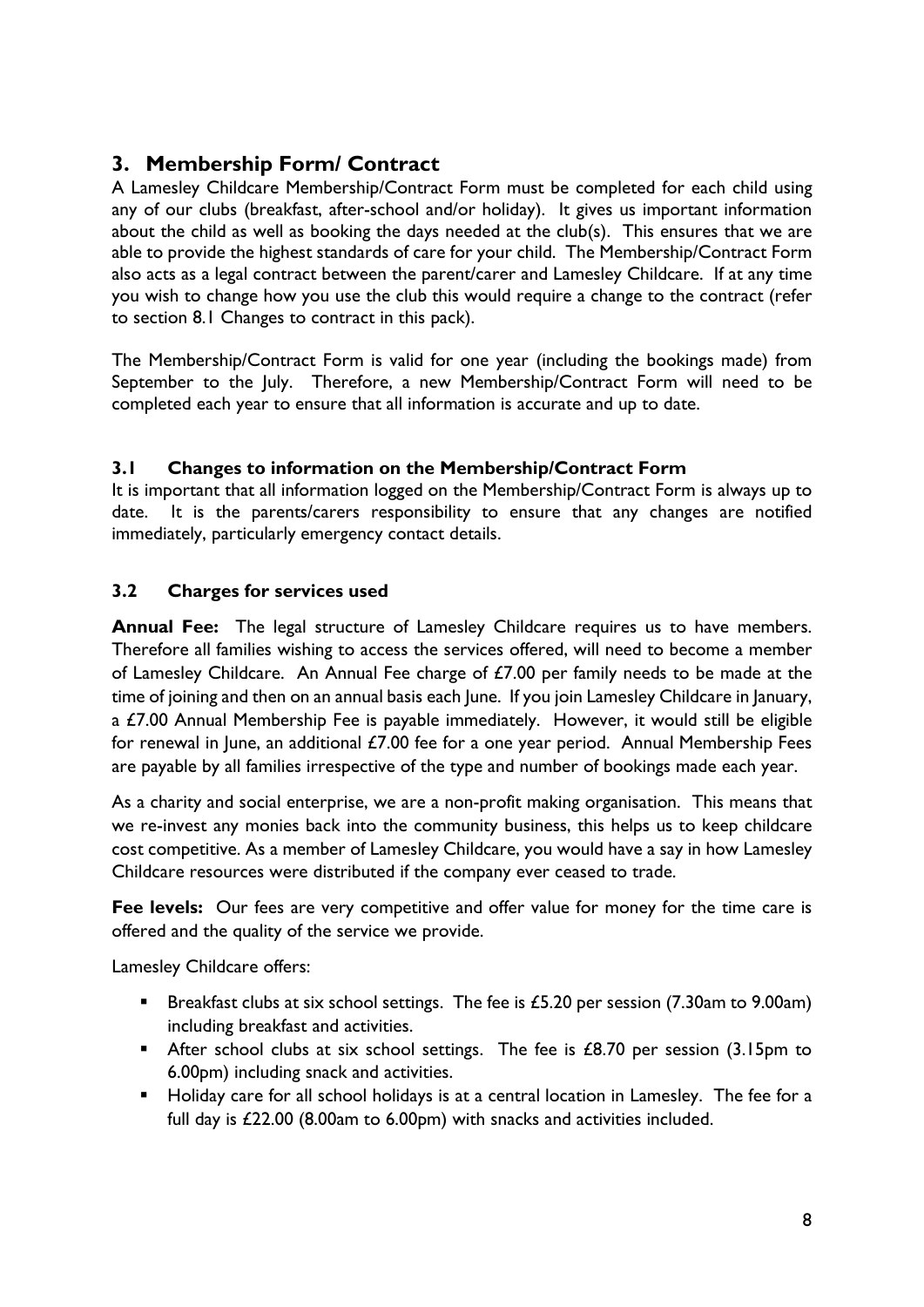**Booked sessions fee:** The full fee for all booked sessions must be paid even if a parent cancels this in advance. If a child is absent due to sickness or holiday leave or the school is closed as a result of extreme weather conditions, sessions fees will not be refunded.

**Late collection of children fee:** Any late collection of children from after school or holiday care will incur additional charges. A £10.00 charge will be made for every 15 minutes after 6.00pm. This is needed to cover the additional staff costs for the extended period of care. If any additional costs are incurred including costs for extended caretaker charges made by the school, these will also be passed onto the parent.

**Administrative fee:** An administrative fee will be made if parents neglect to mark any payment for fees with the child's name and unique club code as this incurs additional administrative time to confirm that payment has been made for the services booked. An administrative fee of £15 will be charged to parents who request 12 month retrospective proof of payment for HMRC (we advise parents to keep all receipts and a copy of their membership form to prove usage for other agencies).

## **3.3 Payment of fees**

**Audit trail:** Lamesley Childcare has more than 300 children using its clubs every day. To ensure that we are able to match payment made to the family easily and quickly, we ask that you code payments with both the child's:

- Child's surname and
- unique club code (remembering that if you use more than one club that the code will be different for each e.g. different code for after school club and holiday club). Your club Managers will be able to give you the unique code for their club and also for holiday club.

Parents must also provide proof of payment when requested. If information is not provided, you may incur additional administrative charges for the time spent trying to confirm that payment has been made.

**Payment methods:** Payments must be made weekly (or monthly or termly if preferred) in advance. Weekly fees must be in our account by 9am Monday.

Our bank details are: Barclays Bank sort code: 203351 Account number: 43501159.

## **5.1 Cancellations**

If your child will not be attending any normal session as detailed on the Membership Form, parents should telephone the Club Manager between 9.00am and 2.00pm (term time) and 8.00am and 10.00am (holiday time) to notify the club that the child(ren) will not be attending and/or does not need to be collected for the after school club. If sessions are cancelled, the full fee will still need to be paid.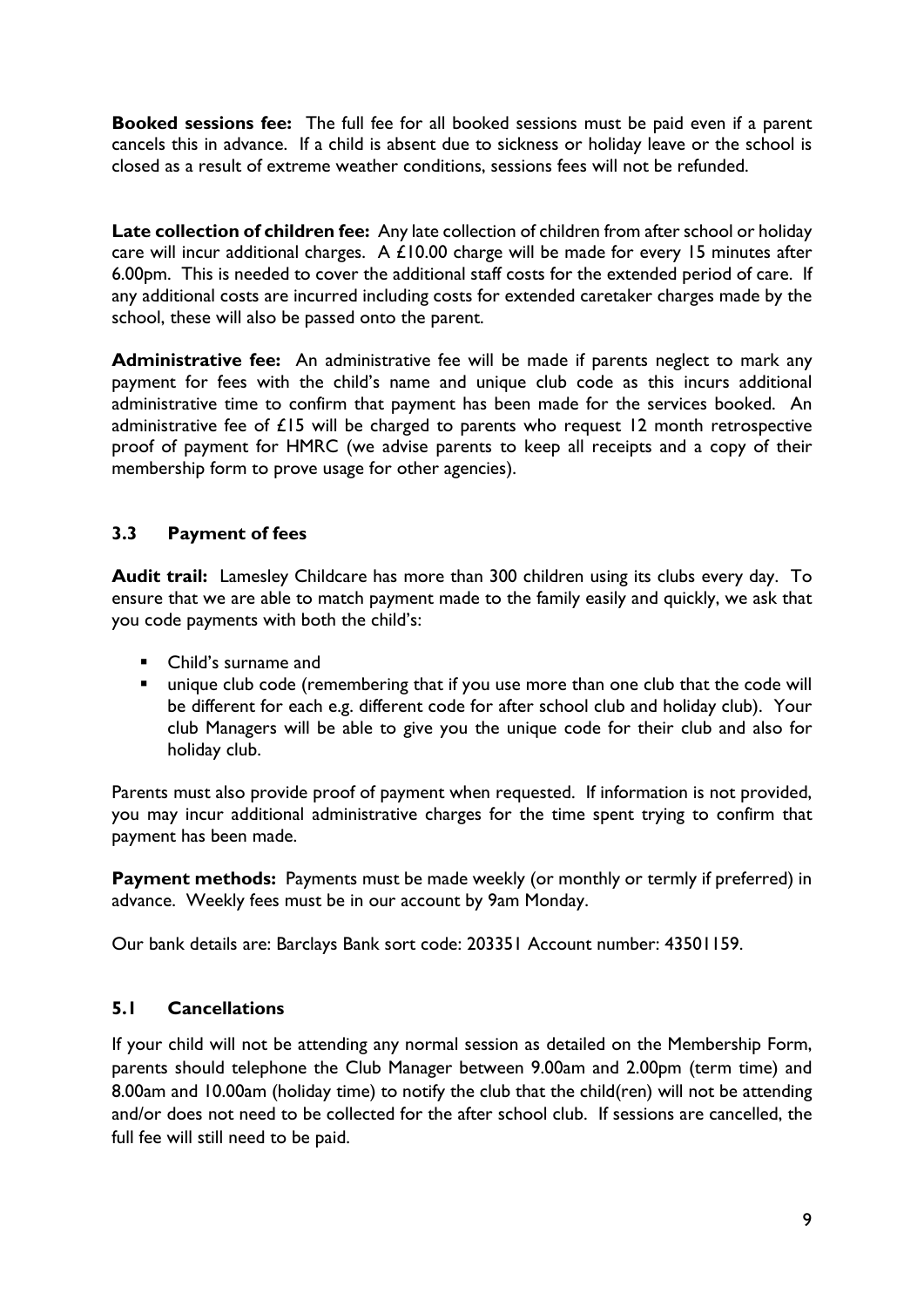# **5.2 Emergency collections**

Any collection which is not part of your regular booking (i.e. which is not marked on your Membership Form), is classed as an emergency collection. Emergency collections should be arranged with the Club Manager as soon as possible (one day notice if possible). If the collection is needed on the day it is important that you speak to the Club Manager directly and do NOT leave a message on their answer machine. We must check our registers to ensure that a place will be available for your child. It is important to know that staff are not always able to return telephone calls until after 2.45pm as some have commitments outside of Lamesley Childcare. The Club Manager will contact you at the earliest opportunity to confirm that the child can attend the club. The fee for the session should be made when you collect the child(ren) from the club on the day.

# **5.3 Extreme weather conditions**

Extreme weather may result in us operating a service until 4.30pm and asking parents to arrange for their child(ren) to be collected by their emergency contact (please see our Extreme Weather policy). Whilst we endeavor to always offer a full service, there will be times when we will have to take emergency action to ensure children and staff are able to return home safely. In this instance it is important that emergency contacts who are collecting children have the child's password, or we will be unable to hand the child over (in line with our safeguarding procedures).

# **5.4 Late collection of children by parents**

For after school clubs and holiday care, if a child has not been collected by 6.00pm (the end of the session) and the parent has not contacted the club in advance:

- **The Club Manager will telephone the parent using the contact details listed on the** child's Membership Form.
- **The emergency contact will be telephoned, if the parent cannot be contacted, to** arrange for the collection of the child(ren).
- In the unlikely event that the child(ren) has not been collected by 6.30pm and staff have been unable to contact anyone listed as emergency contacts, under the conditions of the Children's Act (1989), the Care Standards Act (2000), the Club Manager will contact Gateshead or Sunderland MBC (depending on which local authority the club is located) and they will take responsibility for the child.

# **5.5 Additional charges for late collection of children**

Any late collection of children will incur additional charges. A £10.00 charge will be made for every 15 minutes after 6.00pm and/or 1pm in holiday care. This is needed to cover the additional staff costs for the extended period of care. If any additional costs are incurred including costs for extended caretaker charges made by the school, these will also be passed onto the parent.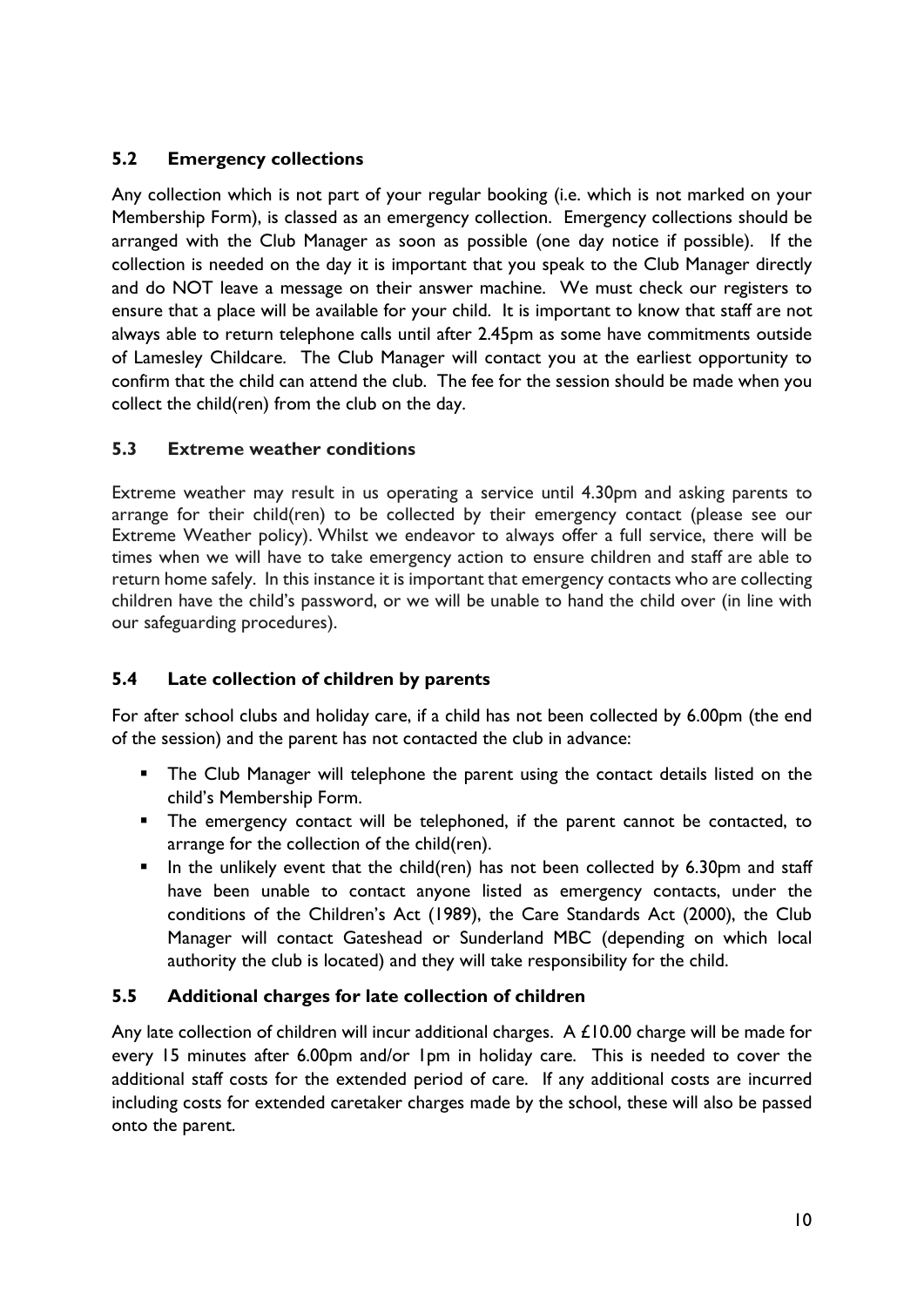# **4. Administration of medicine**

If your child requires medicine to be administered while they are at any our childcare provision (breakfast club, after school club and/or holiday care), parents will be required to follow guidance detailed within our Medication Policy. In summary, this means that parents will need to ensure that the Club Manager has:

- A completed Medicine Administration Form.
- A signed consent on the child's Membership Form.
- All medicines that need to be administered in their original containers with the child's name and dosage on as prescribed by their doctor and with the correct dispenser/spoon so that the dosage is correct.
- Been instructed on the procedure needed to administer your child's medicine
- **Been notified of any changes to regular prescribed medication and to supply the Club** Manager with up-to-date medication so it does not fall out of date.

Two staff members will be designated responsibility for administering the prescribed medication to your child(ren).

#### **6.1 Reaction to allergies**

If while at a Lamesley Childcare, your child has an allergic reaction to something, Lamesley Childcare will administer antihistamine to ensure that your child avoids development into a more serious stage. This can only be done if you have signed the consent detailed on your child's Membership Form.

## **6.2 Emergency medical treatment**

In line with our policies and procedures, emergency medical treatment to be organized for your child should your child be involved in an incident within our care. We will endeavor to contact the parent as soon as is possible to both notify them and to gain permission for emergency treatment to be given. If however, a parent cannot be contacted, and they have given advance consent for this type of instance on the child's Membership Form, Lamesley Childcare staff will give the appropriate permission upon advice received from medical professionals.

## **6.3 Sun protection**

Parents should make sure their child has sun protection on before bringing them into the club whenever possible, we can provide and apply sun protection on your child if weather conditions require this, providing you have signed the consent on the Membership Form.

## **5. Loss or damage to property**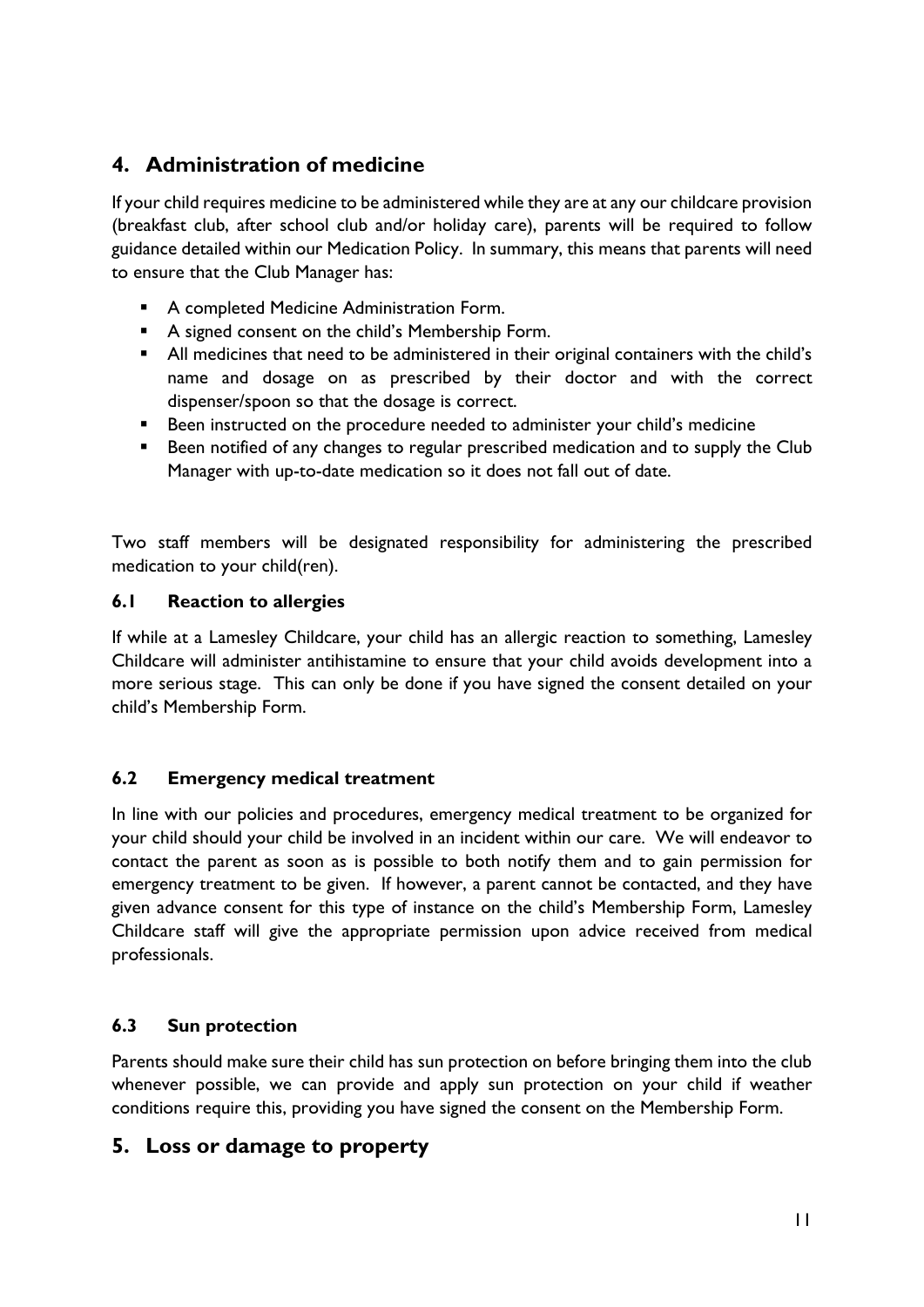Lamesley Childcare cannot be held responsible for the loss or damage to children's property. Parents and carers should encourage children to take care of their own personal belongings and refrain from bringing toys and other personal belongings into the club.

# **6. Changing regular bookings**

As bookings for breakfast club and after school club are usually made in September (as detailed on your Membership/Contract Form), any changes to family circumstances may require an amendment to the way that you use the provision. This could be to stop using the provision altogether or to change the days booked. In both instances, you will need to complete a Lamesley Childcare Change to Contract Form (refer to Section 3) ensuring that four weeks' notice is given.

If four weeks' notice cannot be given, the charges for this notice period must still be made even though the services have not been used. If however, we are able to allocate your child's place to another family within this timeframe, we will refund the monies for this period.

A Lamesley Childcare Change to Contract Form is available in your Membership Pack. Alternatively, a hard copy can be requested from the Club Manager.

It is the parent's responsibility to ensure that the child's school is aware of any changes to the regular bookings for breakfast club and/or after school club. This should be done for both permanent and temporary changes.

## **8.1 Changes to contract**

To change the days that your child(ren) attend breakfast and/or after school club you will need to complete Section One of the Change to Contract Form. The form should be given to the Club Manager who will check availability of places for the new request. The Club Manager will let you know if the changes can be implemented. Adjustments will be made to the register and other associated documentation to ensure a smooth transition.

## **8.2 Termination of contract**

If you wish to stop using the services of Lamesley Childcare, you will need to complete Section Two of the Changes to Contract Form. The form should be given to the Club Manager.

# **7. Letting us know what you think of Lamesley Childcare services**

Lamesley Childcare has been offering out of school childcare provision in Gateshead for almost 25 years. We have vast experience of working within the sector and have seen many changes in how services should be delivered over that time. As a learning organisation we always strive to offer the highest standards of quality and care for both children and families.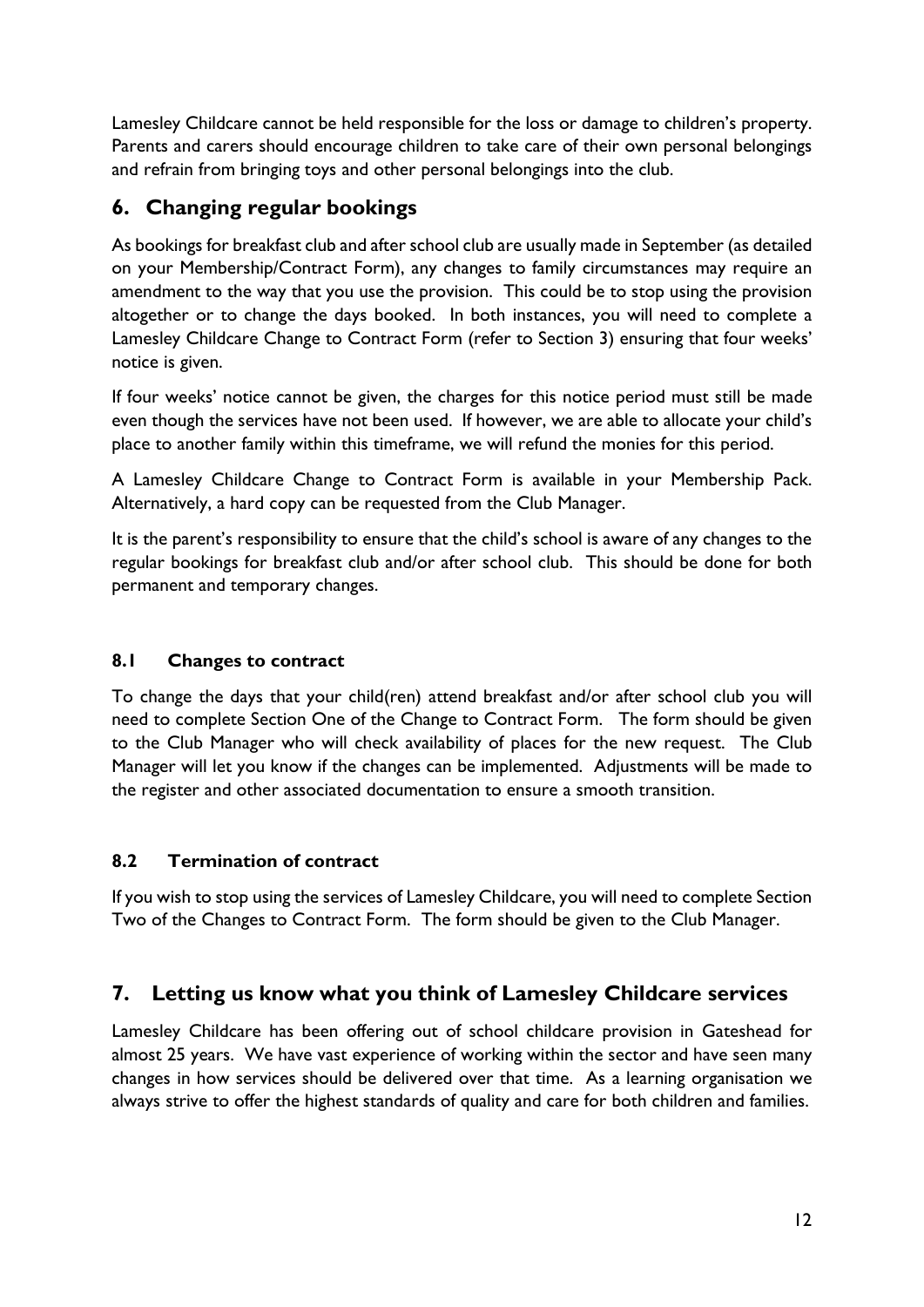We welcome feedback on all aspects of the service that we deliver and would encourage parents and carers to let us know, both positive and not so positive feedback, so that we can review and improve further the services offered. You are able to provide feedback in a number of different ways:

- **Leave a review on our Facebook page.**
- Talk to a member of staff.
- **Submit a Praises and Grumbles Form in the Club Suggestion Box.**
- **EXECOMPLEE 2 Customer Questionnaire when they are distributed to all families** periodically throughout the year.

We greatly value your opinions and suggestions and would always encourage any feedback on any aspect of our care.

# **8. Contact information**

Email: [info@lamesleychildcare.org](mailto:info@lamesleychildcare.org)

Website: [www.lamesleychildcare.org](http://www.lamesleychildcare.org/)

| Managers details:    | Role                                                           | Telephone   |  |  |
|----------------------|----------------------------------------------------------------|-------------|--|--|
| Nora Baldwin         | Coordinator                                                    |             |  |  |
|                      | Manager St Andrew's Church Hall                                | 07862220182 |  |  |
| Sarah Arnell         | <b>Manager Lingey House Community</b><br><b>Primary School</b> | 07862220180 |  |  |
| Megan Straughan      | Manager St John Boste Primary<br>School                        | 07540222091 |  |  |
| Michelle Howell      | Manager Oakfield Infants Primary<br>School                     | 07595282195 |  |  |
| Pam Nelson           | Manager Oakfield Junior Community<br>School                    | 07849398649 |  |  |
| Julie Wright         | <b>Manager Harlow Green Community</b><br><b>Primary School</b> | 07595282194 |  |  |
| Louise Shepherdson   | <b>Managers Kells Lane Community</b>                           | 07540125974 |  |  |
| <b>Yvonne Martin</b> | <b>Primary School</b>                                          | 07394419609 |  |  |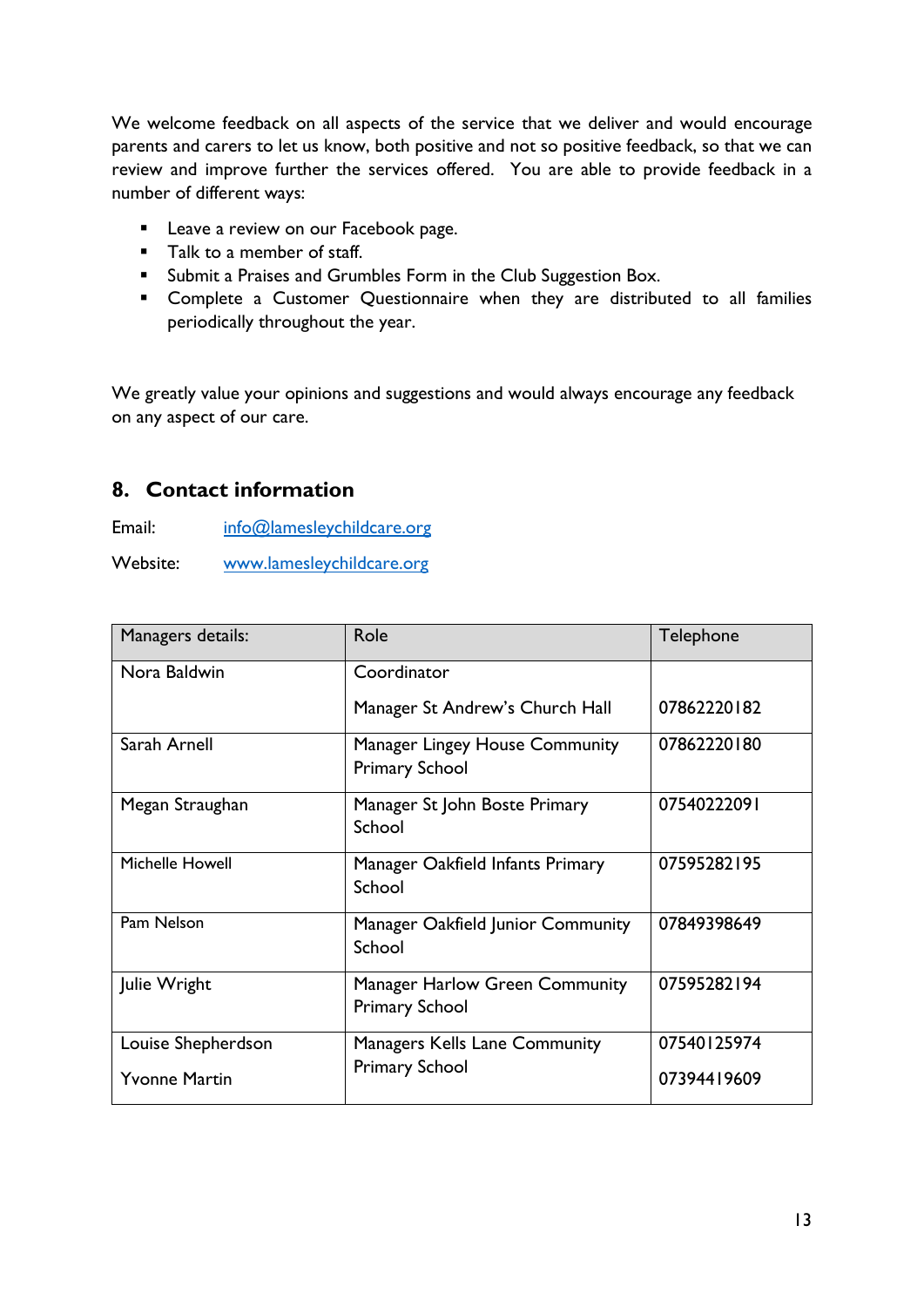# **9. Club contact details**

From September 2016, Lamesley Childcare will be offering breakfast and after school clubs from seven school sites and centralized holiday care from Lamesley:

#### **Lamesley Childcare at Harlow Green Community Primary School**

Harlow Green Community Primary School, Harlow Green Lane, Gateshead, NE9 7TB.

Ofsted registration: EY360603

#### **Lamesley Childcare at Kells Lane Community Primary School**

Kells Lane Community Primary School, Kells Lane, Gateshead NE9 5HX

Ofsted registration: EY362351

#### **Lamesley Childcare at Oakfield Infants & Junior School**

Oakfield Infants & Junior School, Chowdene Bank, Low Fell, Gateshead NE9 6JH

Ofsted registration: EY331741

#### **Lamesley Childcare at St John Boste Primary School**

St John Boste Primary School, Washington, Tyne & Wear, NE38 0HL Ofsted registration: EY489445

#### **Lamesley Childcare at Lingey House Primary School**

Lingey House Community School, Millford, Gateshead, Durham, NE10 8DN Ofsted registration: EY60672

#### **Holiday Club at Lamesley Childcare**

St Andrew's Church, Lamesley Crossroads, Gateshead NE11 0EU Ofsted registration: EY360616